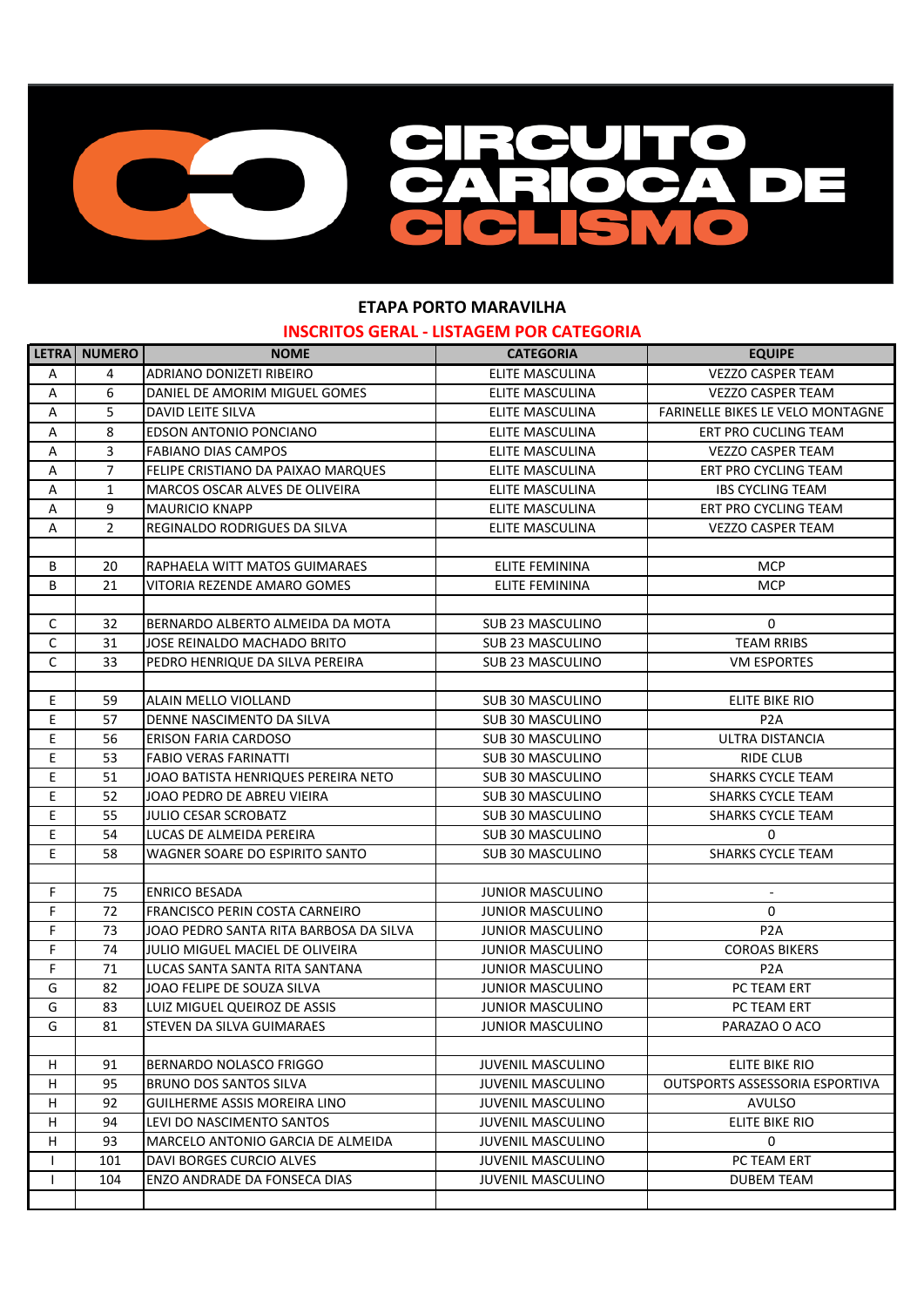| $\mathbf{I}$ | 102 | ANA CATARINA FURTADO TOBELEM                | <b>JUVENIL FEMININA</b>   | SA BIKE SHOP                      |
|--------------|-----|---------------------------------------------|---------------------------|-----------------------------------|
|              |     |                                             |                           |                                   |
| $\mathbf{I}$ | 103 | MANUELLA DE CARVALHO MACIEL                 | INFANTO JUVENIL FEMININA  | <b>DUBEM TEAM</b>                 |
|              |     |                                             |                           |                                   |
| $\mathbf{I}$ | 105 | PEDRO LYRA ROLDAO COELHO                    | INFANTO JUVENIL MASCULINO | <b>SHARKS CYCLE TEAM</b>          |
|              |     |                                             |                           |                                   |
| L            | 144 | <b>ALEX NASCIMENTO BARRETO</b>              | <b>OPEN MASCULINO</b>     | <b>SHARKS CYCLE TEAM</b>          |
| L            | 139 | <b>ALEXANDRE SHOW</b>                       | OPEN MASCULINO            | <b>SMEL RIO</b>                   |
| L            | 138 | ANDRE DE SOUSA CARDOSO                      | OPEN MASCULINO            | 0                                 |
| L            | 133 | <b>ANDREY DALMEIDA ROCHA RODRIGUES</b>      | OPEN MASCULINO            | CASCALHO CARIOCA                  |
| L            | 140 | <b>BRUNO MENDES CUNHA</b>                   | OPEN MASCULINO            | CACHORRO LOUCO                    |
|              | 142 | DAVID DA SILVA GOMES                        | <b>OPEN MASCULINO</b>     | TEAM GALVAO                       |
| L            |     |                                             |                           |                                   |
| L            | 135 | EDUARDO SERTA DE SOUZA CARVALHO             | OPEN MASCULINO            | RIDE CLUB                         |
| L            | 151 | <b>ENEAS NOGUEIRA</b>                       | <b>OPEN MASCULINO</b>     | PELOTE RJ 127 ULTRADISTANCIA      |
| L            | 145 | FABRICIO DO CARMO DE OLIVEIRA               | OPEN MASCULINO            | <b>NAO TENHO</b>                  |
| L            | 141 | <b>GABRIEL ERIC BASTOS TOSTES</b>           | OPEN MASCULINO            | <b>SHARKS CYCLE TEAM</b>          |
| L            | 149 | <b>GERCY DA COSTA JUNIOR</b>                | <b>OPEN MASCULINO</b>     | LIFE STYLE                        |
| L            | 137 | GUILHERME DE CARVALHO GAUI                  | OPEN MASCULINO            | <b>RIDE CLUB</b>                  |
| L            | 152 | <b>GUSTAVO MARTINS LEITE</b>                | OPEN MASCULINO            | <b>SHARKS CYCLE TEAM</b>          |
| L            | 155 | <b>GUSTAVO ROCHA SAIANI</b>                 | OPEN MASCULINO            | CASCALHO CARIOCA                  |
| L            | 148 | <b>GUSTAVO ULYSSEA MARTINS</b>              | <b>OPEN MASCULINO</b>     |                                   |
| L            | 154 | JACKSON CRUZ DA FONSECA                     | OPEN MASCULINO            | SMEL RIO                          |
| L            | 143 | JOAO PAULO MADUREIRA GONDIM                 | OPEN MASCULINO            | <b>CONSAGRADOS CYCLING TEAM</b>   |
| L            | 153 | <b>MARCIO VAZ</b>                           | OPEN MASCULINO            | <b>SHARKS CYCLE TEAM</b>          |
| L            | 131 | PEDRO HENRIQUE SILVA COSTA PINHEIRO         | <b>OPEN MASCULINO</b>     | LS TEAM                           |
| L            | 136 | PEDRO LUIS FERREIRA DA SILVA CORREA E CASTR | OPEN MASCULINO            | <b>RIDE CLUB</b>                  |
| L            | 146 | <b>RENATO MUNIZ VIDAL</b>                   | OPEN MASCULINO            | PEDALADA SINISTRA                 |
| L            | 147 | RODRIGO ALVES DE MELO                       | OPEN MASCULINO            | IMBARIE BIKE ELITE                |
| L.           | 132 | RODRIGO DA SILVA MATHIAS                    | OPEN MASCULINO            | SA BIKE SHOP - RIDE CLUB          |
| L            | 150 | SAMUEL FERNANDES DE SOUZA                   | OPEN MASCULINO            | PEDALADA SINISTRA - PSN           |
| L            | 134 | VINICIUS AZEVEDO TORRES                     | OPEN MASCULINO            | 0                                 |
| М            | 169 | ALCIDES MARIANO                             | OPEN MASCULINO            | <b>TEAM GALVAO</b>                |
| М            | 170 | ALDO DA PENHA LEMOS                         | <b>OPEN MASCULINO</b>     | <b>DUBEM TEAM</b>                 |
| M            | 171 | ALEXANDRE DE SOUZA SOARES                   | OPEN MASCULINO            | <b>SEM EQUIPE</b>                 |
| М            | 163 | ANDRE AUGUSTO REBELLO DE SOUZA              | <b>OPEN MASCULINO</b>     | SHARKS CYCLE TEAM                 |
| М            | 161 | CARLOS ROBSON BORGES DE OLIVEIRA            | OPEN MASCULINO            | 0                                 |
| М            | 168 | JERIK QUARESMA PHILOMENO GOMES              | OPEN MASCULINO            | RIDE CLUB                         |
| М            | 174 | <b>FABIO RANGEL PIRES</b>                   | OPEN MASCULINO            | <b>DUBEM TEAM</b>                 |
| М            | 162 | <b>FABRICIO C FREITAS</b>                   | OPEN MASCULINO            | <b>IBS</b>                        |
| М            | 173 | LEANDRO PEREIRA DA SILVA                    | OPEN MASCULINO            | PEDALADA SINISTRA                 |
| М            | 164 | LEONARDO GOMES CARDOSO                      | OPEN MASCULINO            | <b>CXC</b>                        |
| М            | 165 | LUCIANO SOUZA                               | <b>OPEN MASCULINO</b>     | <b>LUCAUTO BIKE SHOW</b>          |
|              | 167 | LUIZ GUSTAVO CONEGLIAN LECCIOLI             | <b>OPEN MASCULINO</b>     | <b>SHARKS CYCLE TEAM</b>          |
| М            |     |                                             |                           |                                   |
| М            | 172 | TADEU MOREIRA DE CLASSE                     | OPEN MASCULINO            | BERTO ROQUE ASSESSORIA DAN MATOS. |
| M            | 166 | <b>WILLIAM LYNCH GUEDES</b>                 | OPEN MASCULINO            | <b>SHARKS CYCLE TEAM</b>          |
| М            | 175 | <b>BRUNO PEREIRA VIEIRA</b>                 | OPEN MASCULINO            | <b>SHARKS CYCLE TEAM</b>          |
|              |     |                                             |                           |                                   |
| N            | 181 | FERNANDA LOURENCO DOS SANTOS                | OPEN FEMININO             | NAO TENHO EQUIPE                  |
|              |     |                                             |                           |                                   |
| O            | 194 | EDUARDO FERNANDO DE SOUZA BEZERRA           | <b>HANDBIKE</b>           | AVULSO                            |
|              |     |                                             |                           |                                   |
| O            | 191 | ROGERIO DOS SANTOS TROVAO                   | PARACICLISMO MASCULINO    | <b>OUTRA</b>                      |
| 0            | 190 | ULBERTE OLIVEIRA                            | PARACICLISMO MASCULINO    | EQUIPE CARCACA                    |
|              |     |                                             |                           |                                   |
| P            | 209 | <b>ANNDRIO COUTO</b>                        | MASTER A1                 | <b>SHARKS CYCLE TEAM</b>          |
| P            | 206 | DANIEL MENDES MIRANDA                       | MASTER A1                 | <b>BARCELLOS SPORTS ICARAI</b>    |
| P            | 207 | <b>EDUARDO SHULDIENER</b>                   | MASTER A1                 | <b>WALTER TUCHE</b>               |
| P            | 203 | <b>IGOR FREM SIGGELKOW</b>                  | MASTER A1                 | <b>SFVELOCLUB</b>                 |
| P            | 205 | KIVAN AGUIAR DE MORAES NETO                 | MASTER A1                 | <b>SOUL RACE</b>                  |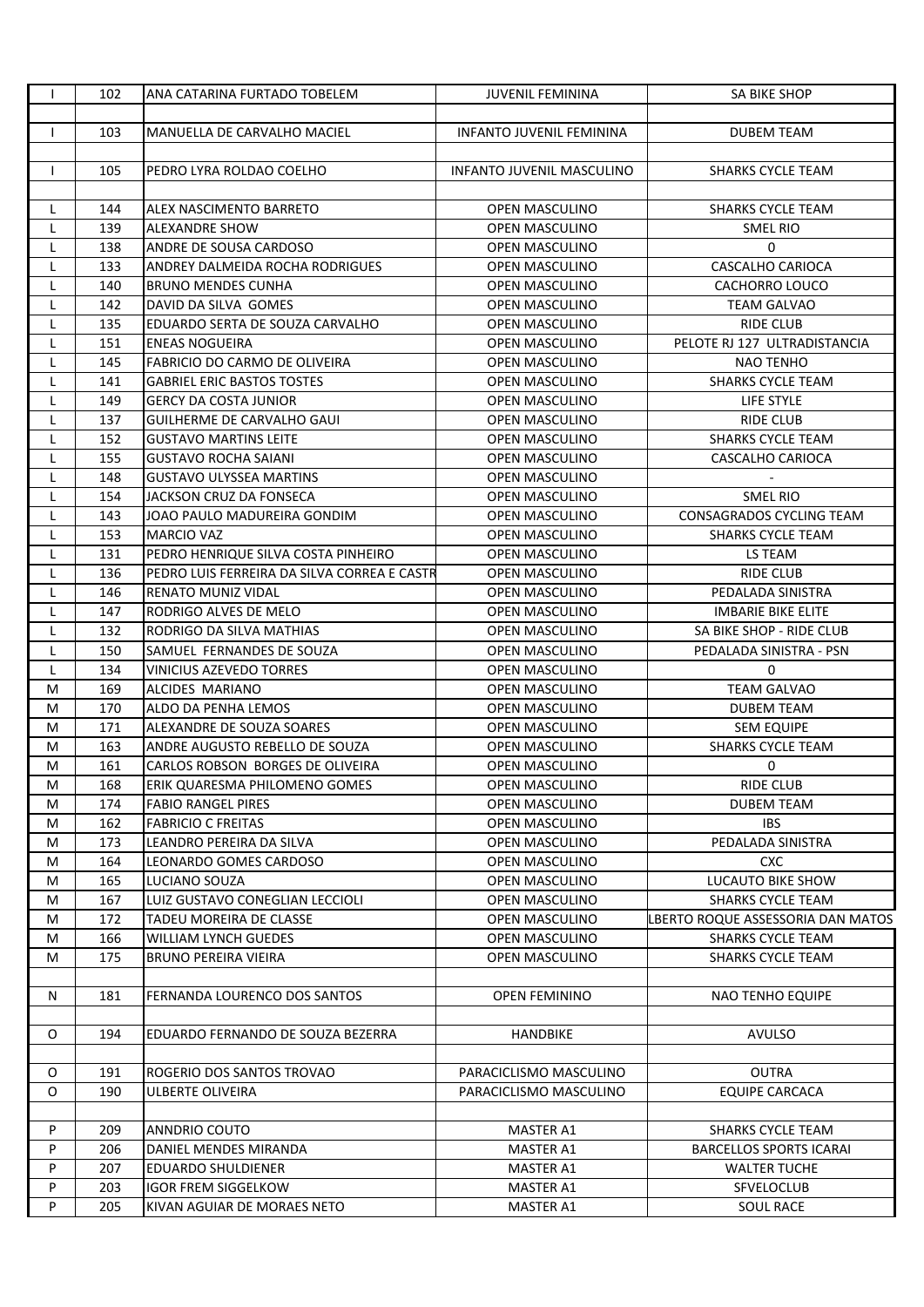| P  | 204 | LUIS PHILLIPE DE MELLO RITTA COSTA              | <b>MASTER A1</b> | <b>SFVELOCLUB</b>              |
|----|-----|-------------------------------------------------|------------------|--------------------------------|
| P  | 210 | <b>PAULO SERGIO FERLIN</b>                      | <b>MASTER A1</b> |                                |
| P  | 208 | RAFAEL DE SOUZA CHICHIERCHIO                    | MASTER A1        | ELITE BIKE RIO                 |
| P  | 201 | YAGO MONIZ DE ARAGAO MARSILI                    | MASTER A1        | <b>FTZPRINTMILL</b>            |
| P  | 202 | YURI FIESCHI LAVAGNINO CAMARGO GRIPP BEZE       | MASTER A1        | CONSAGRADOS CYCLING TEAM       |
|    |     |                                                 |                  |                                |
| Q  | 225 | ADALBERTO NASCIMENTO BARRETO                    | <b>MASTER A2</b> | SHARKS CYCLE TEAM              |
| Q  | 246 | <b>ALEX PINTO LEAL</b>                          | <b>MASTER A2</b> | <b>NEW BIKE</b>                |
| Q  | 238 | ANDRE HENRIQUE WALSH                            | <b>MASTER A2</b> | <b>SHARKS CYCLE TEAM</b>       |
| Q  | 237 | <b>BRUNO ANTUNES DOS SANTOS</b>                 | <b>MASTER A2</b> | <b>DUBEM TEAM</b>              |
| Q  | 231 | DANIEL DE ARRUDA MARTINS                        | MASTER A2        | <b>BLC</b>                     |
| Q  | 227 | DANILO ROCHA DA SILVA                           | <b>MASTER A2</b> | SHARKS CYCLE TEAM              |
| Q  | 235 | DOUGLAS DOS SANTOS GONCALVES                    | <b>MASTER A2</b> | 0                              |
|    | 236 | <b>FABIANO TAVARES SANCHES MUNIZ</b>            |                  | CONSAGRADOS CYCLING TEAM       |
| Q  |     |                                                 | MASTER A2        |                                |
| Q  | 230 | FELIPE COSTA GOMES                              | MASTER A2        | <b>DUBEM TEAM</b>              |
| Q  | 234 | FELIPE DE LIMA ALVES                            | MASTER A2        | <b>MCP</b>                     |
| Q  | 228 | <b>FRANCISCO HERBISON RODRIGUES DE OLIVEIRA</b> | MASTER A2        | <b>DUBEM TEAM</b>              |
| Q  | 223 | GABRIEL BARBOSA BOTELHO DE SOUZA                | <b>MASTER A2</b> | <b>ELITE BIKE RIO</b>          |
| Q  | 226 | GABRIEL PIOVESANA PEREIRA ROMEIRO               | <b>MASTER A2</b> | NA.                            |
| Q  | 239 | <b>IGOR RAMON DA SILVA FONSECA</b>              | <b>MASTER A2</b> | SA BIKE SHOP - RIDE CLUB       |
| Q  | 233 | <b>MARCELO AUGUSTO VALIERI</b>                  | <b>MASTER A2</b> | <b>ELITE BIKE RIO</b>          |
| Q  | 244 | <b>MARCIO LUIZ</b>                              | <b>MASTER A2</b> | <b>SHARKS CYCLE TEAM</b>       |
| Q  | 242 | NILO PUEBLO CELINO                              | <b>MASTER A2</b> | <b>DUBEM TEAM</b>              |
| Q  | 224 | PEDRO CHRISPIM GUARANA                          | MASTER A2        | VM.                            |
| Q  | 241 | PEDRO PAULO BARBOSA                             | <b>MASTER A2</b> | ELITE BIKE RIO                 |
| Q  | 229 | RAFAEL LINDENBERG BRAGA DE THUIN                | <b>MASTER A2</b> | ELITE BIKE RIO                 |
| Q  | 222 | RAFAEL MONTEIRO MOREIRA                         | <b>MASTER A2</b> | <b>DUBEM TEAM</b>              |
| Q  | 221 | RAUL OLEGARIO FRANCO                            | <b>MASTER A2</b> | SHARKS CYCLE TEAM              |
| Q  | 245 | RODRIGO DE ABREU ROCHA                          | <b>MASTER A2</b> | <b>SHARKS CYCLE TEAM</b>       |
| Q  | 232 | SEBASTIAN CASTRO                                | MASTER A2        | PEDALADA SINISTRA NITEROI PS-N |
| Q  | 240 | THIAGO AUGUSTO COSTA PIRES                      | MASTER A2        | <b>TW PERFORMANCE</b>          |
| Q  | 243 | THIAGO GONCALVES PEREIRA                        | MASTER A2        | <b>JP BIKE</b>                 |
| Q  | 247 | <b>GILBERTO DE SOUZA JUNIOR</b>                 | MASTER A2        | <b>SHARKS CYCLE TEAM</b>       |
|    |     |                                                 |                  |                                |
| R  | 276 | ADILSON DA MATA ARRUDA                          | <b>MASTER B1</b> | MARICA-RJ                      |
| R  | 280 | ALEXANDRE MACHADO                               | <b>MASTER B1</b> | <b>MCP</b>                     |
| R  | 269 | ALVIMANIO AUGUSTO DAS CHAGAS SILVA              | MASTER B1        | MONSTER CYCLING                |
| R. | 273 | ANDRE LUIZ DA SILVA SANTOS                      | <b>MASTER B1</b> | ELITE BIKE RIO                 |
| R. | 285 | ANGELO ARAUJO DE CARVALHO                       | MASTER B1        | <b>JP BIKE</b>                 |
| R  | 278 | <b>BETO FRANCA</b>                              | MASTER B1        | <b>DUBEM TEAM</b>              |
| R  | 266 | CARLOS EDUARDO RODRIGUES VIEIRA                 | MASTER B1        | SHARK CYCLE TEAM               |
| R  | 281 | <b>EDILSON SILVA ANTUNES</b>                    | MASTER B1        | <b>TEAM GALVAO</b>             |
| R  | 268 | EDUARDO GUIMARAES DOS REIS                      | MASTER B1        | <b>SHARKS CYCLE TEAM</b>       |
|    |     |                                                 |                  |                                |
| R  | 271 | EDWALDO SILVA NOGUEIRA KNUPP                    | <b>MASTER B1</b> | ELITE BIKE RIO                 |
| R  | 287 | ELIMAR GONCALVES MACIEIRA                       | MASTER B1        | <b>DUBEM TEAM</b>              |
| R. | 284 | <b>ERICO SILVA</b>                              | MASTER B1        | <b>DUBEM TEAM</b>              |
| R  | 270 | FABIANO DOS SANTOS MOTA                         | <b>MASTER B1</b> | <b>SHARKS CYCLE TEAM</b>       |
| R  | 288 | FABIO SOUZA DE ARAUJO                           | MASTER B1        | ELITE BIKE RIO                 |
| R  | 274 | <b>FLAVIO RAFAEL GRILLO FAE</b>                 | MASTER B1        | <b>DUBEM TEAM</b>              |
| R  | 263 | FRANCISCO ANTONIO DOS SANTOS JUNIOR             | MASTER B1        | ELITE BIKE RIO                 |
| R  | 283 | FRANCISCO GILDAZIO MESQUITA                     | MASTER B1        | <b>BLC</b>                     |
| R  | 272 | HUDSON LUIDGI LEITE SANTOS                      | MASTER B1        | ELITE BIKE RIO                 |
| R  | 286 | IAN STEVAUX                                     | MASTER B1        | <b>SHARKS CYCLE TEAM</b>       |
| R  | 277 | LEONAM PORTUGAL CUNHA                           | MASTER B1        | <b>BIKE NIGHT TERESOPOLIS</b>  |
| R  | 275 | MARCELO LOPES DA ROCHA                          | MASTER B1        | GURU CYCLING TEAM              |
| R. | 262 | PEDRO HENRIQUE T F C IUNES                      | MASTER B1        | <b>DUBEM TEAM</b>              |
| R  | 282 | PHILIPE FERREIRA RALEJO                         | MASTER B1        | ELITE BIKE RIO                 |
| R. | 264 | RAFAEL ANTONIO DOS SANTOS BARBOZA               | MASTER B1        | <b>MCP</b>                     |
| R  | 261 | RICARDO DE FREITAS SILVA DENYS                  | MASTER B1        | <b>DUBEM TEAM</b>              |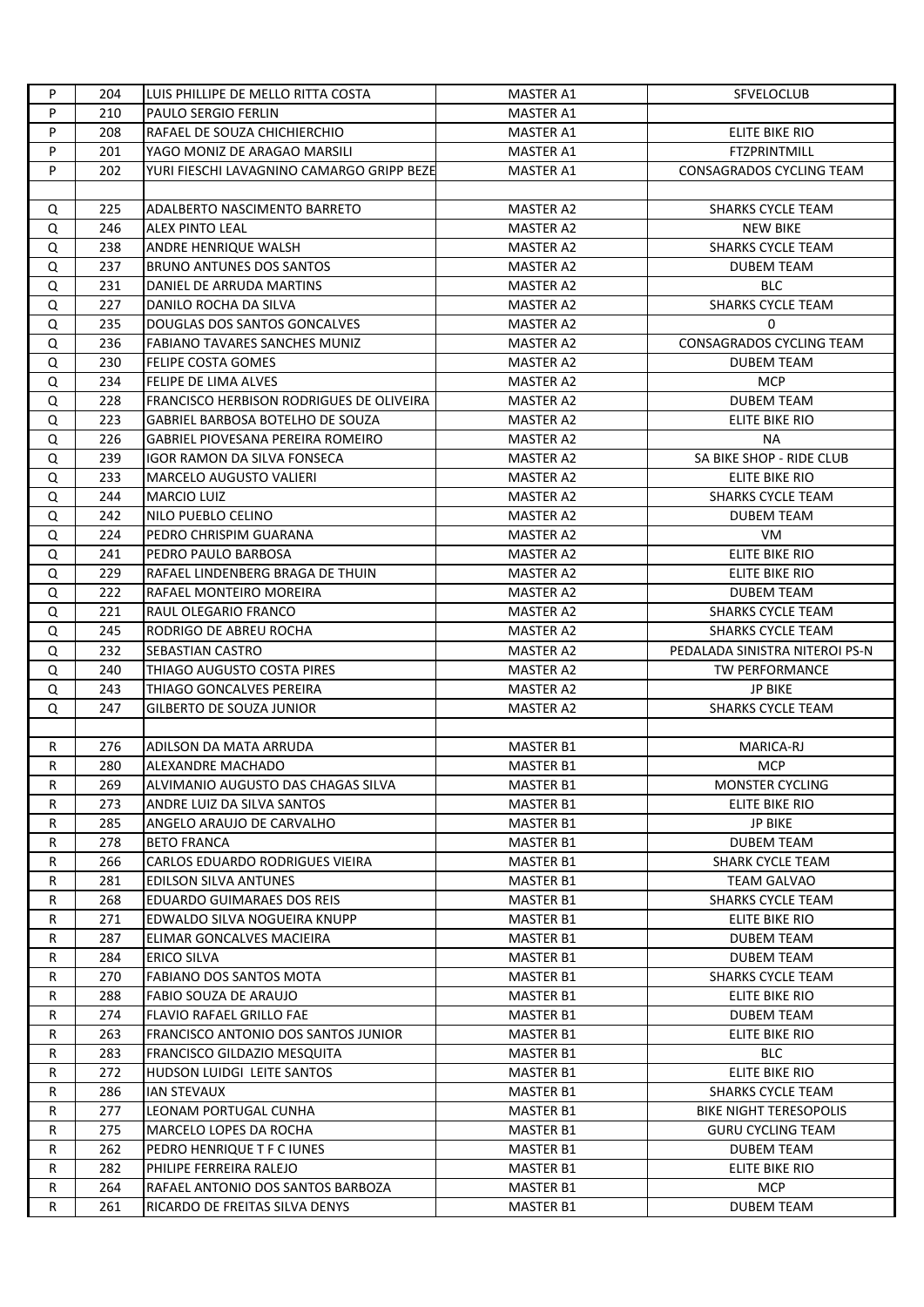| R           | 265 | THIAGO RODRIGUES CARNEIRO LOPES             | <b>MASTER B1</b> | <b>DUBEM TEAM</b>                     |
|-------------|-----|---------------------------------------------|------------------|---------------------------------------|
| R           | 267 | URWALEI FONESI DE OLIVEIRA                  | MASTER B1        | <b>SHARKS CYCLE TEAM</b>              |
| R           | 279 | <b>VINICIUS MENDES SA</b>                   | <b>MASTER B1</b> | <b>SHARKS CYCLE TEAM</b>              |
| R           | 289 | GLAUCIO PENIDO MACIEL                       | <b>MASTER B1</b> | <b>DUBEM TEAM</b>                     |
|             |     |                                             |                  |                                       |
| S           | 315 | ALEXANDER MACENA DA SILVA                   | <b>MASTER B2</b> | PANTERA BIKE SHOP                     |
| S           | 312 | ALEXANDER RALEJO PEIXOTO                    | <b>MASTER B2</b> | ELITE BIKE RIO                        |
| S           | 305 | ARNON AFFONSO MELLO NETO                    | MASTER B2        | <b>BMCC</b>                           |
| S           | 307 | EDUARDO VIEGAS SANTOS MOTA                  | <b>MASTER B2</b> | <b>BMCC</b>                           |
| S           | 319 | <b>FABRICIO DOS SANTOS</b>                  | MASTER B2        | <b>ESPOTEVELO</b>                     |
| S           | 303 | <b>FABRICIO GOULART</b>                     | MASTER B2        | <b>DUBEM TEAM</b>                     |
| S           | 317 | <b>FREDERICO COSTA AZEVEDO</b>              | MASTER B2        | <b>ELITE BIKE RIO</b>                 |
| S           | 313 | <b>GLEIBER GERALDO MURCE REZENDE JUNIOR</b> | MASTER B2        | <b>DUBEM TEAM</b>                     |
| S           | 302 | <b>GUILHERME ISO COHEN</b>                  | MASTER B2        | <b>PPP</b>                            |
| S           | 308 | <b>GUSTAVO TEIXEIRA HELENO</b>              | MASTER B2        | ELITE BIKE RIO                        |
| S           | 309 | HOMERO DANTE CARRAZZONI NETO                | MASTER B2        | <b>SHARKS CYCLE TEAM</b>              |
| S           | 320 | JOSE ALVES DA SILVA                         | <b>MASTER B2</b> | <b>BMCC</b>                           |
| S           | 306 | JOSE ANACLETO DUTRA DE RESENDE JUNIOR       | MASTER B2        | <b>VARGEM GRANDE</b>                  |
| $\sf S$     | 301 | LEONARDO TOLEDO                             | <b>MASTER B2</b> | ELITE BIKE RIO                        |
| S           | 311 | LUCIANO DA SILVA                            | <b>MASTER B2</b> | ELITE BIKE RIO                        |
| S           | 310 | LUIZ CLAUDIO FORTUNATO JUNIOR               | MASTER B2        | MFTEAM ASSESSORIA ESPORTIVA           |
| S           | 318 | <b>MARCELO GOYANES</b>                      | <b>MASTER B2</b> | BARCELLOS ROTER CYCLING TEAM          |
| S           | 314 | MARCELO MARCONDES GODOY                     | MASTER B2        | ELITE BIKE RIO                        |
| S           | 316 | <b>MARCOS COUTINHO LADISLAU</b>             | <b>MASTER B2</b> | <b>OUTSPORTS ASSESSORIA ESPORTIVA</b> |
| S           | 304 | THIAGO REGIS DOS SANTOS LOUREIRO            | MASTER B2        | ELITE BIKE RIO                        |
|             |     |                                             |                  |                                       |
| T           | 349 | AILTON AVELINO DE ALENCAR                   | MASTER C1        | <b>TEAM GALVAO</b>                    |
| T           | 348 | ANDRE LUIZ LOTT                             | <b>MASTER C1</b> | <b>TEAM GALVAO</b>                    |
| T.          | 341 | CARLOS ALBERTO NOGUEIRA DE MELO             | MASTER C1        | CN ASSESSORIA ESPORTIVA               |
| T.          | 331 | EDUARDO AUGUSTO DE LIMA PROSDOCIMI          | MASTER C1        | <b>VISAO TOTAL</b>                    |
| T.          | 342 | EDUARDO BARROZO MARQUES                     | MASTER C1        | <b>BLC</b>                            |
| $\mathsf T$ | 338 | EDUARDO PENNA CAVALCANTI                    | MASTER C1        | <b>RIDE CLUB</b>                      |
| T           | 334 | <b>EMERSON BRUNO MENDES SOARES</b>          | MASTER C1        | <b>BMCC</b>                           |
| T.          | 335 | FABIO CAETANO CINOPOLI GONCALVES            | <b>MASTER C1</b> | 0                                     |
| T           | 347 | <b>GUSTAVO DE ALMEIDA BARBEDO</b>           | MASTER C1        | <b>WALTER TUCHE</b>                   |
| T           | 337 | HERMANN NASCIMENTO DE CAMPOS                | <b>MASTER C1</b> | <b>WALTER TUCHE</b>                   |
|             | 340 | JOAO CARLOS GRILLO FOLLY                    | MASTER C1        | ELITE BIKE RIO                        |
| T.          | 339 | JOSE RENATO DE SOUZA SILVA                  | MASTER C1        | <b>NEW BIKE MACAE</b>                 |
| T.          | 346 | LEONARDO LODI SANTOS                        | MASTER C1        | <b>VM ESPORTES</b>                    |
| T           | 333 | MARCIO H P BRAZAO                           | MASTER C1        | ELITE BIKE RIO                        |
| T           | 345 | <b>MARCIO ROBERTO RODRIGUES NUNES</b>       | MASTER C1        | LEROIKA                               |
| T.          | 344 | <b>MAURICIO JUSTO</b>                       | <b>MASTER C1</b> | <b>DTREINO</b>                        |
| T.          | 336 | MIGUEL DIECKMANN                            | <b>MASTER C1</b> | OCE                                   |
| T.          | 343 | RICARDO OLIVEIRA PITTA                      | MASTER C1        | $\mathbf{0}$                          |
| T.          | 350 | VALTER FELICIANO DOS SANTOS                 | MASTER C1        | TEAM GALVAO                           |
| T.          | 332 | <b>WANDERSON BREDER</b>                     | MASTER C1        | ELITE BIKE RIO                        |
| J           | 111 | ALEXANDRE DOS SANTOS OLIVEIRA               | MASTER C1        | TEAM GALVAO                           |
| J           | 112 | MARCELO MAIA DE SÁ                          | MASTER C1        | <b>SHARKS CYCLE TEAM</b>              |
|             |     |                                             |                  |                                       |
| U           | 354 | ALFREDO FERREIRA                            | MASTER C2        | <b>OUTRA</b>                          |
| U           | 361 | ANTONIO FERREIRA                            | MASTER C2        | <b>BIKELAGOS</b>                      |
| U           | 359 | EDUARDO CAMARA BERLINCK                     | MASTER C2        | AVULSO                                |
| U           | 356 | EDUARDO DO COUTO BOTELHO                    | MASTER C2        | <b>BIKEBROTHER ITAIPAVA</b>           |
| U           | 360 | FABIANO CICARINO DA ROCHA                   | MASTER C2        | 0                                     |
| U           | 357 | JOAO LUIZ DA SILVA MAGALHAES                | MASTER C2        | <b>SHARKS CYCLE TEAM</b>              |
| U           | 358 | <b>MARCELOTESCH GRILLO</b>                  | MASTER C2        | ELITE BIKE RIO                        |
| U           | 353 | MARCOS ANTONIO DE OLIVEIRA                  | MASTER C2        | <b>COROAS BIKERS</b>                  |
| U           | 351 | PAULO FERNANDO DE MENEZES AGUIAR            | MASTER C2        | MONSTER CYCLING                       |
| U           | 355 | PETER TANSCHEIT                             | MASTER C2        | <b>WALTER TUCHE</b>                   |